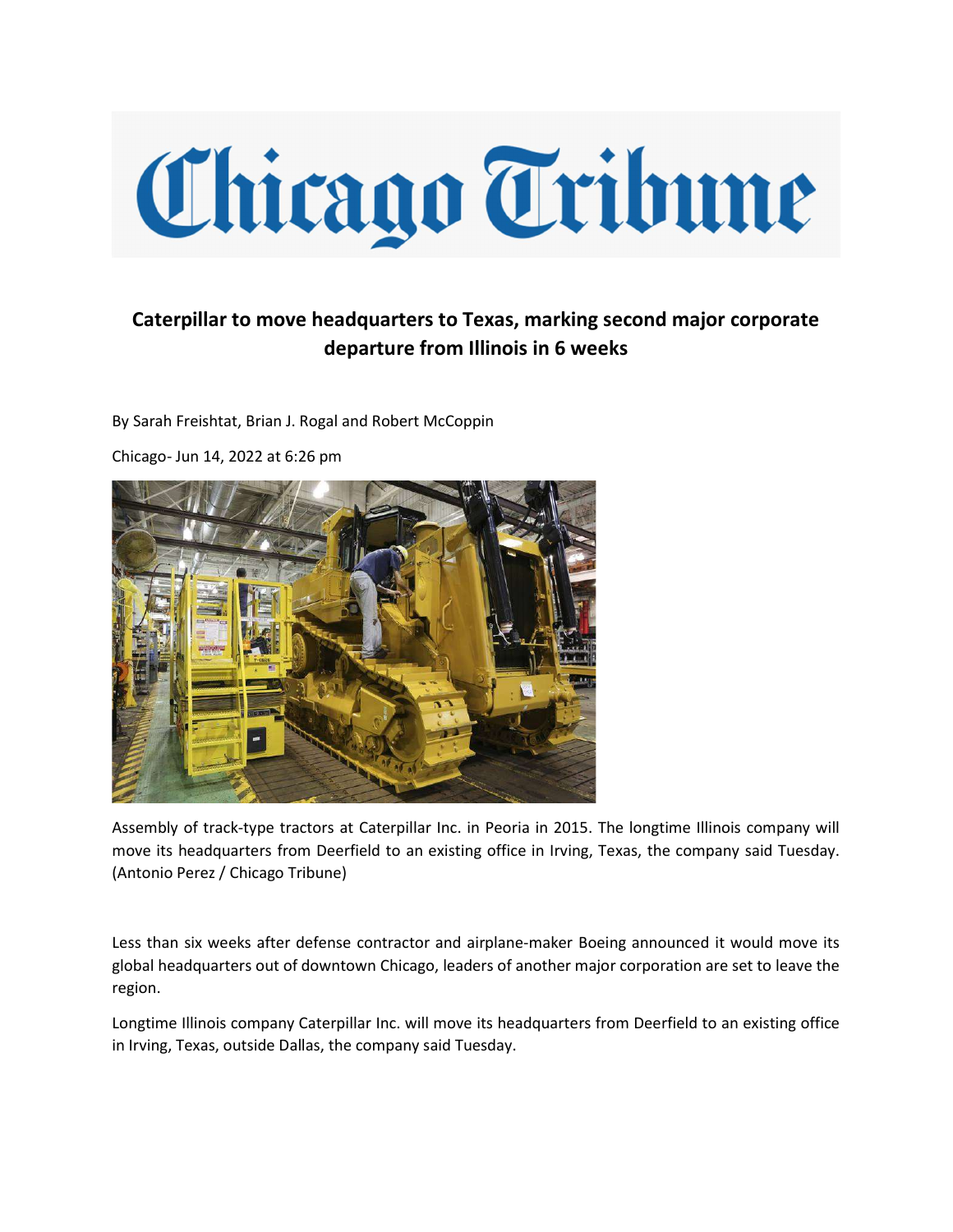"We believe it's in the best strategic interest of the company to make this move, which supports Caterpillar's strategy for profitable growth as we help our customers build a better, more sustainable world," Caterpillar Chairman and CEO Jim Umpleby said in a statement.

The move means the majority of the roughly 230 employees based at the mining and construction equipment-maker's Deerfield office are expected to relocate to Texas over time, Caterpillar spokeswoman Kate Kenny said.

The transition will begin this year. Kenny did not provide a specific time frame for the move, but said the company has a lease for its Deerfield office that will "allow for an orderly and flexible transition for our employees," and company leaders will work with employees individually.

Caterpillar has offices and manufacturing locations throughout Illinois, including an office in Chicago, and Kenny said the move will not affect any other Chicago-area locations. Illinois is expected to remain the largest concentration of Caterpillar employees in the world, with more than 17,000 employees in the state, most of them near Peoria.

"The global competitive and market environments we face as a company are always changing, and we continuously evaluate and update our global footprint, including office locations, to best serve our business and talent needs," Kenny said in an email.

The company is the latest to shrink its footprint in the Chicago area amid corporate relocations and an office market reeling from two years of the COVID-19 pandemic.

Boeing is moving its headquarters to Arlington, Virginia, and has said it will cut office space but continue to employ hundreds of people in Chicago. Earlier, in 2018, Takeda Pharmaceutical Co. announced it would close its Deerfield headquarters.

More recently, other companies have sold office space as many employees have worked remotely during the pandemic. Insurance giant Allstate reached an agreement in late 2021 to sell its longtime headquarters near Northbrook, and recently health care company Baxter said it was selling its longtime Deerfield headquarters to adapt to the hybrid work model, though it would "stay in the general area" and remain accessible to Deerfield-based employees.

"This is kind of how things are now," Deerfield Mayor Daniel Shapiro said. "As we come out of the coronavirus pandemic, office demand is not what it was three years ago. People aren't going to offices as frequently, so this is kind of what the market is doing."

He pointed to larger economic forces for Caterpillar's move, along with other recent departures like that announced by Baxter.

Some recent losses for Deerfield have been Chicago's gain, though. In 2019, Mondelez said it would move its headquarters from Deerfield to Chicago, and Walgreens Boots Alliance continues to be headquartered in Deerfield, but the company announced plans in 2018 to move many employees to the city.

Caterpillar's departure will be phased over two years, allowing time to find new tenants for the 100,000 square- foot space, Shapiro said.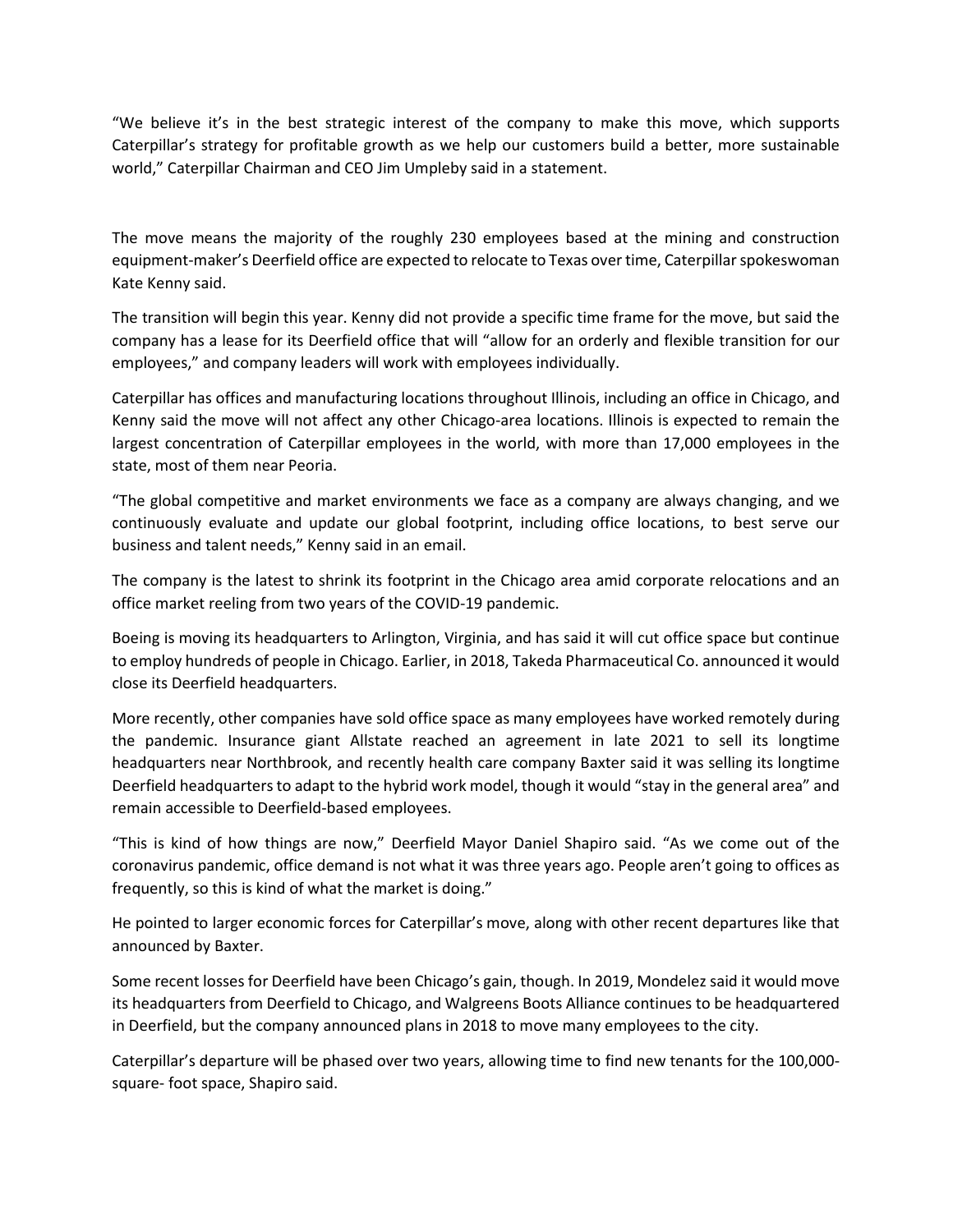The company has long been based in Illinois, and in 2017 announced the relocation of its headquarters to Deerfield from Peoria. The company took over the former main office of alcoholic beverage-producer Beam Suntory, which moved to downtown Chicago. Beam Suntory in 2021 announced plans to establish a global headquarters in New York City, but will keep some business units and corporate positions in Chicago.



Caterpillar global headquarters in Deerfield on June 14, 2022. (Brian Cassella / Chicago Tribune)

At the time, Umpleby cited Deerfield's proximity to O'Hare International Airport and accessibility to Chicago.

"Following a thorough site selection process, we chose this location because it is approximately a 20 minute drive to O'Hare airport and convenient to the city of Chicago via commuter train, achieving our goal to be more accessible to our global customers, dealers and employees," he said at the time. "This site gives our employees many options to live in either an urban or suburban environment.

"We know we have to compete for the best talent to grow our company, and this location will appeal to our diverse, global team, today and in the future."

Caterpillar did not receive any incentives from the village of Deerfield or the state when it moved, the Tribune reported at the time.

Caterpillar's move now to Irving, Texas, doesn't surprise John Boyd, principal of The Boyd Co., a national site selection firm.

"The Dallas metroplex has really emerged as a premier corporate headquarters location, and Caterpillar has had a large presence in Texas for many years, both manufacturing and office operations," he said.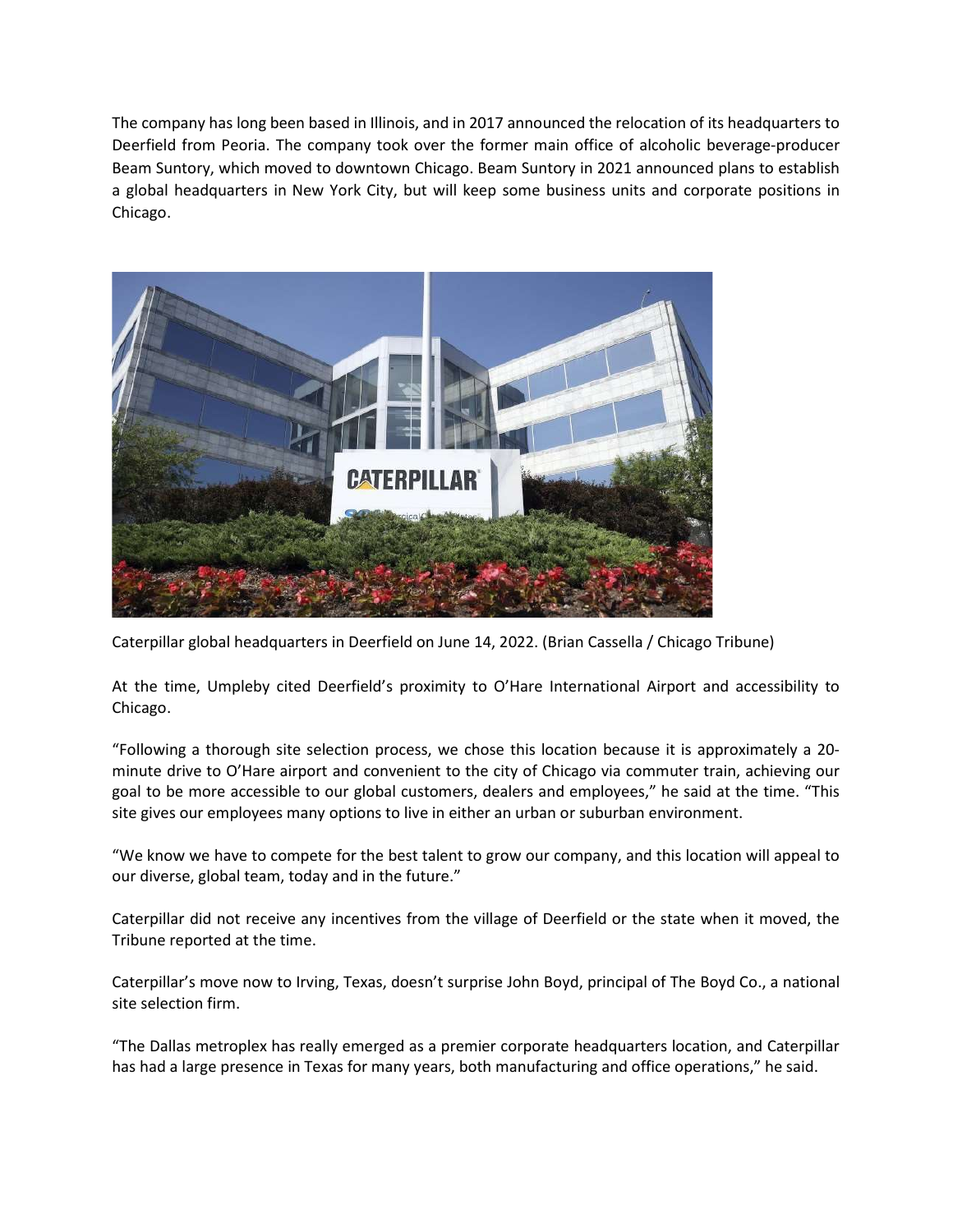The Lone Star State's lack of personal and corporate income taxes is the big draw, especially for top corporate executives, Boyd added.

Caterpillar signaled a greater interest in the Dallas region last year, when it announced the establishment of an Electric Power division in suburban Irving's Las Colinas neighborhood, bringing in executives and other staff from several offices around the country.

The lifestyle offered by such upscale areas also draws Fortune 500 firms like Caterpillar.

"Las Colinas is now a very prestigious address, a place where a lot of celebrities live, and there are also a lot of gated communities that C-suite level executives find attractive," said Boyd.

Some 12,000 of Caterpillar's more than 17,000 Illinois employees are based around Peoria, according to the company. But Greater Peoria Economic Development Council CEO Chris Setti said he isn't worried about Caterpillar's shift to the Sun Belt.

The manufacturer remained an economic powerhouse in the area, where it began building tractors in 1910, after several hundred headquarters staff headed north to Deerfield, and he expects the latest move also won't stop local growth.

"Caterpillar's commitment to our region is still strong," he said. "They have over 12,000 employees here, making Peoria the largest employment center for Caterpillar in the world."

The company maintains a research and development campus near Peoria, as well as a foundry and a logistics center, among many other facilities. This spring it often advertised on the radio, looking for workers to fill empty positions.

"They call it 'walk-in-Wednesdays,' they just ask people to come in with their resumes on Wednesdays, and if you're qualified, you get hired on the spot," Setti said.

Still, Gov. J.B. Pritzker called Caterpillar's move "disappointing," and said the state was adding new small businesses and large and midsize corporations.

"It's disappointing to see Caterpillar move their 240 headquarters employees out of Deerfield over the next several years when so many companies are coming in," he said in a statement.

The Illinois Republican Party blasted Pritzker, who is facing reelection later this year, over Caterpillar's impending move.

"Another week, another iconic American company is moving its headquarters out of Illinois under the leadership of Governor JB Pritzker," Chairman Don Tracy said in a statement. "Just like the hundreds of thousands of individuals and families who have fled Illinois in recent years, Caterpillar is joining Boeing in leaving us for other states with lower taxes, more growth opportunity, and less crime."

Mark Denzler, president and CEO of the Illinois Manufacturers Association, said while the move is a loss, the company continues to employ thousands of people in the state.